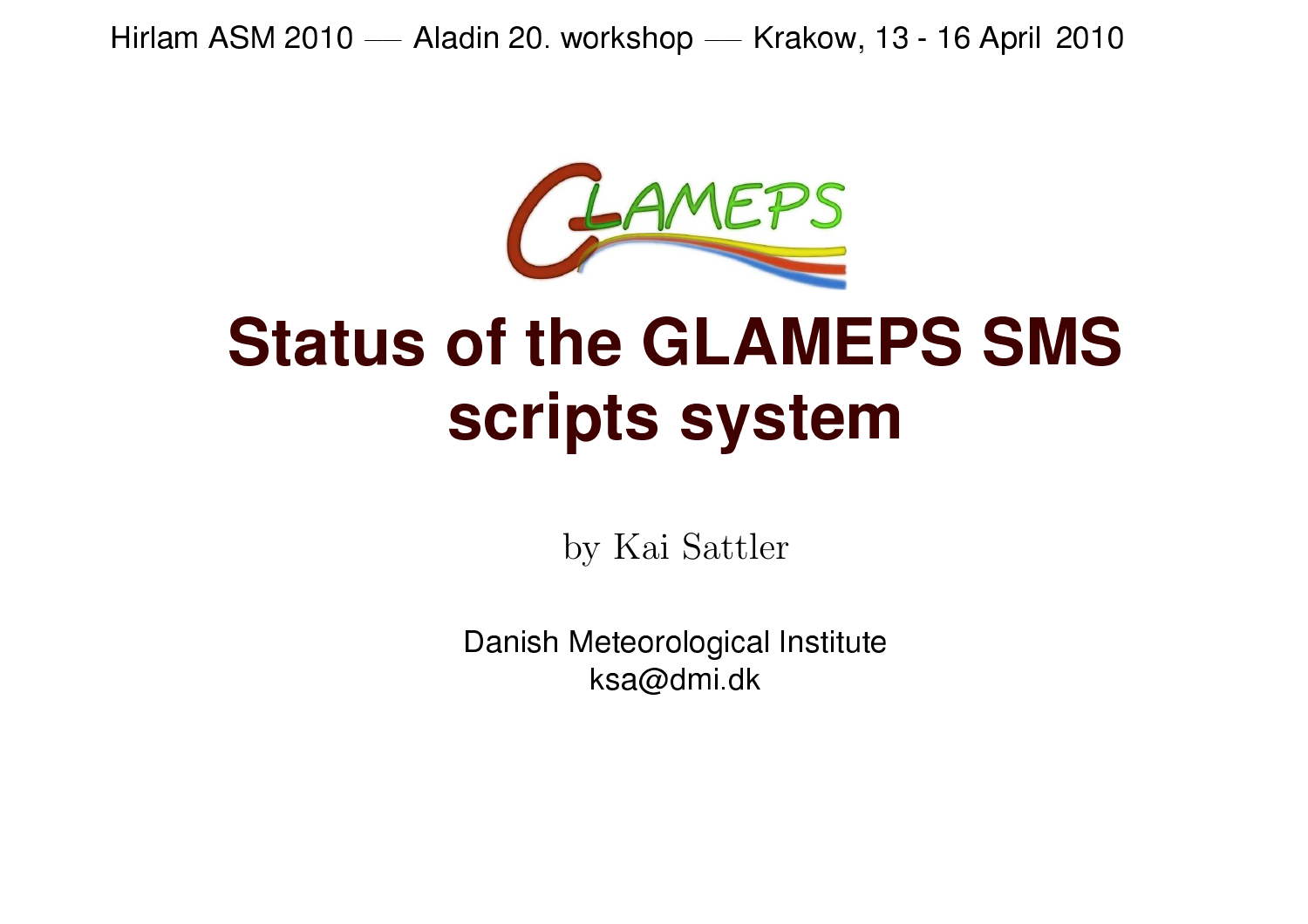

#### General characteristics

- purpose: launch and monitor components of <sup>a</sup> GLAMEPS cycle
- configured for <sup>2</sup> cycles each day (currently <sup>00</sup> and <sup>12</sup> UTC)
- linked to time-critical processes and cron-jobs at ECMWF
- $\longrightarrow$  different operation modes:
	- $\rightarrow$  production
	- $\rightarrow$  development
- communication structure for external access, and to facilitate distributed runs (remote command set)
- components to be independent of ECFS or MARS access (not 100% currently)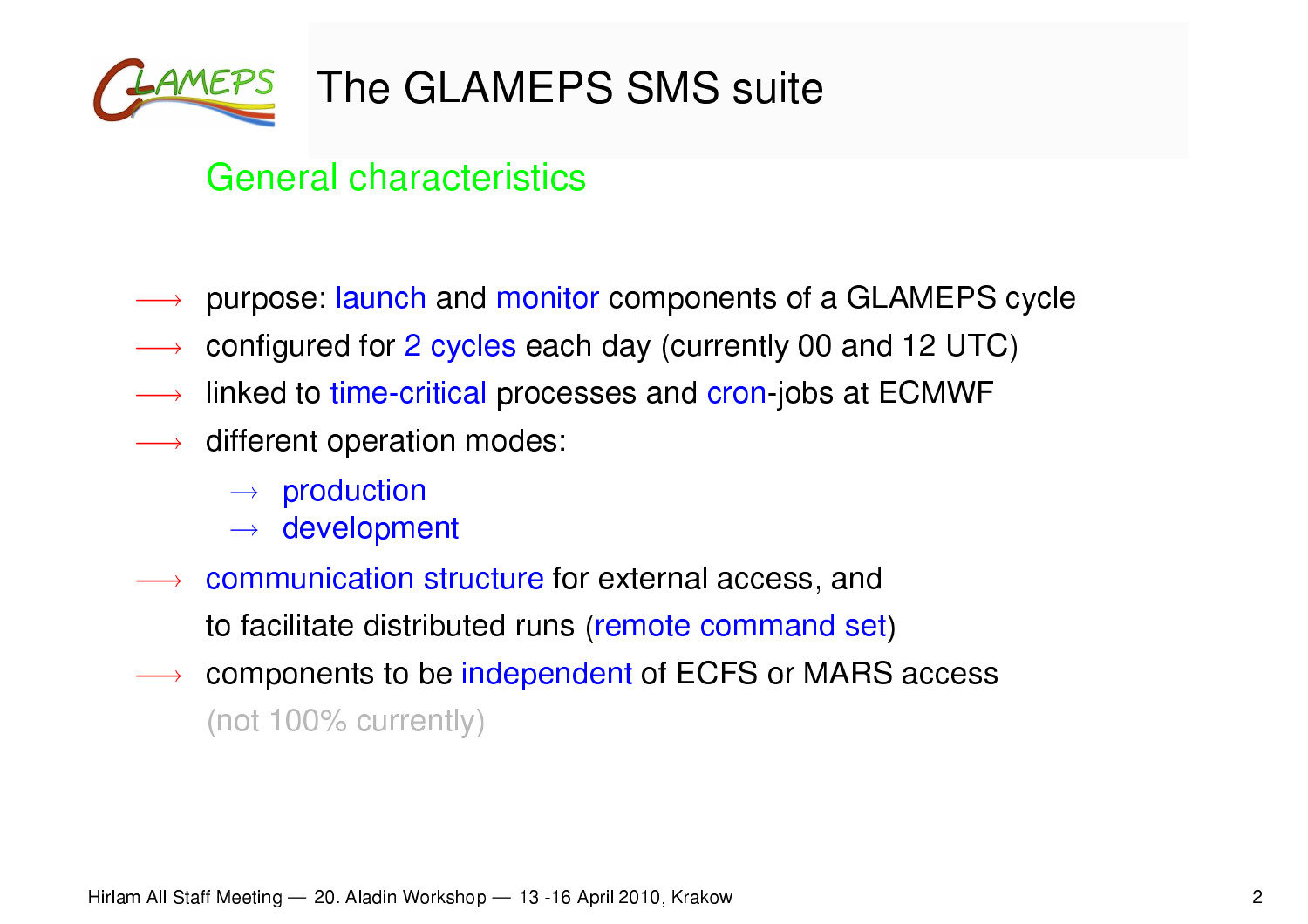

#### **Components**

- models in the current GLAMEPS system
	- $\rightarrow$  EuroTEPS/EC-EPS (serves also as boundary model)
	- $\rightarrow$  Aladin
	- $\rightarrow$  Hirlam K
	- $\rightarrow$  Hirlam S
- remote centre framework to facilitate distributed runs (in design phase)
- post-processing and product generation  $-$  Hppv
- ensemble calibration, e.g. BMA (to be included)
- dirstribution of products
	- $\rightarrow$  https://hirlam.org/portal/GLAMEPS/Products/Gl.PROD.m52/index.html
	- $\rightarrow$  packed ZIP file
- **verification Hppv/R-package** (to be included)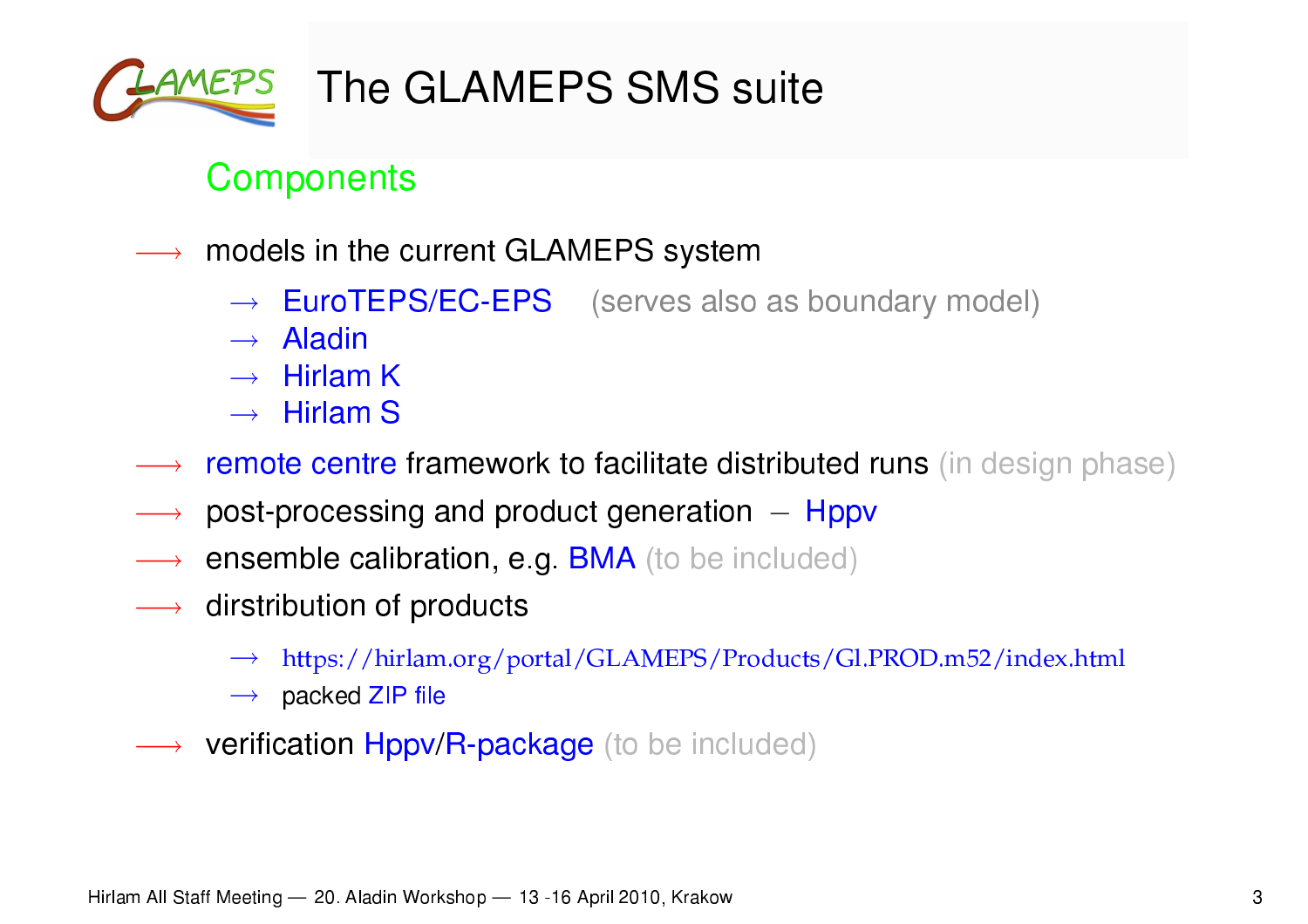

### General information on the suite setup

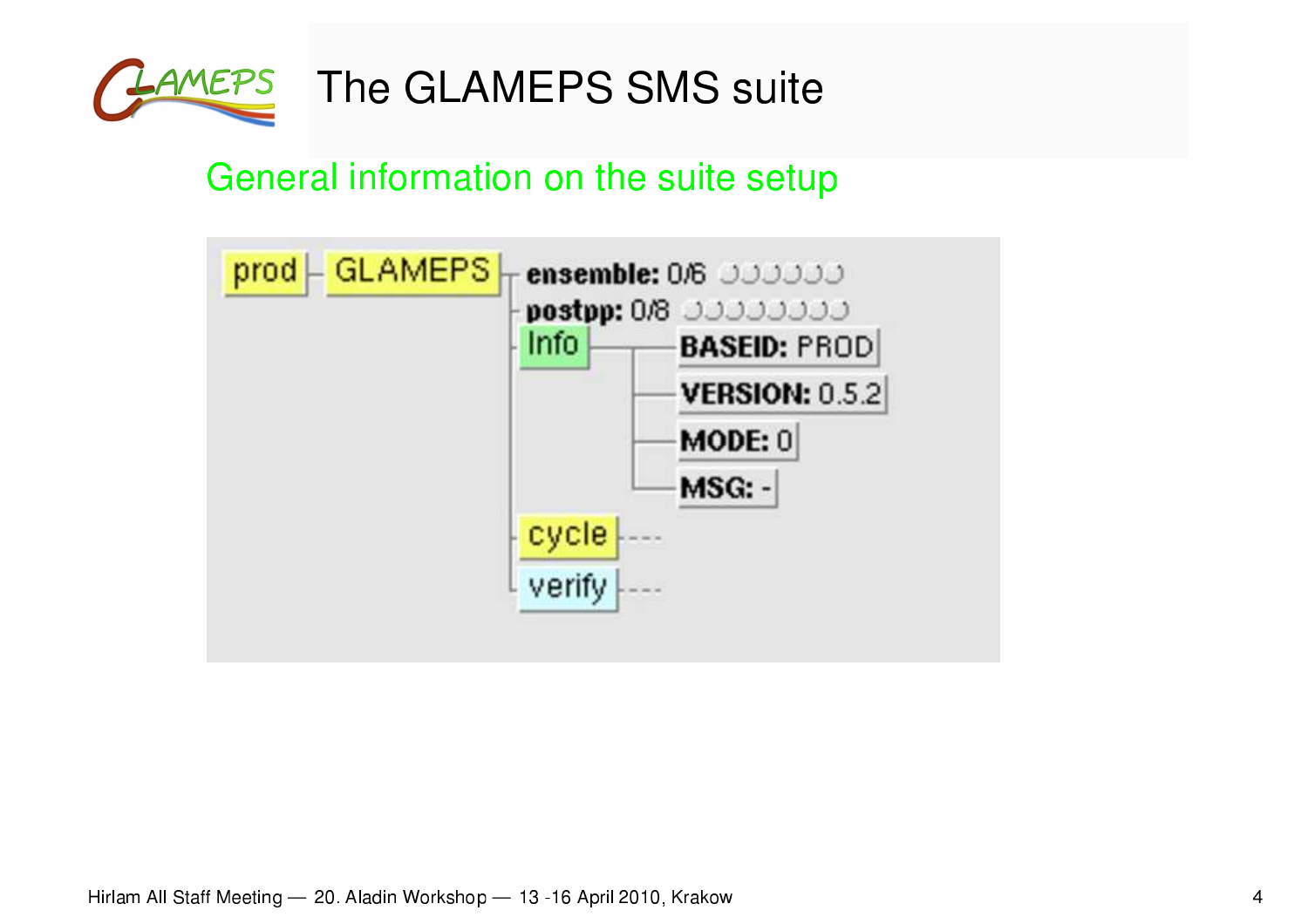

# LAMEPS The GLAMEPS SMS suite

#### The cycle family

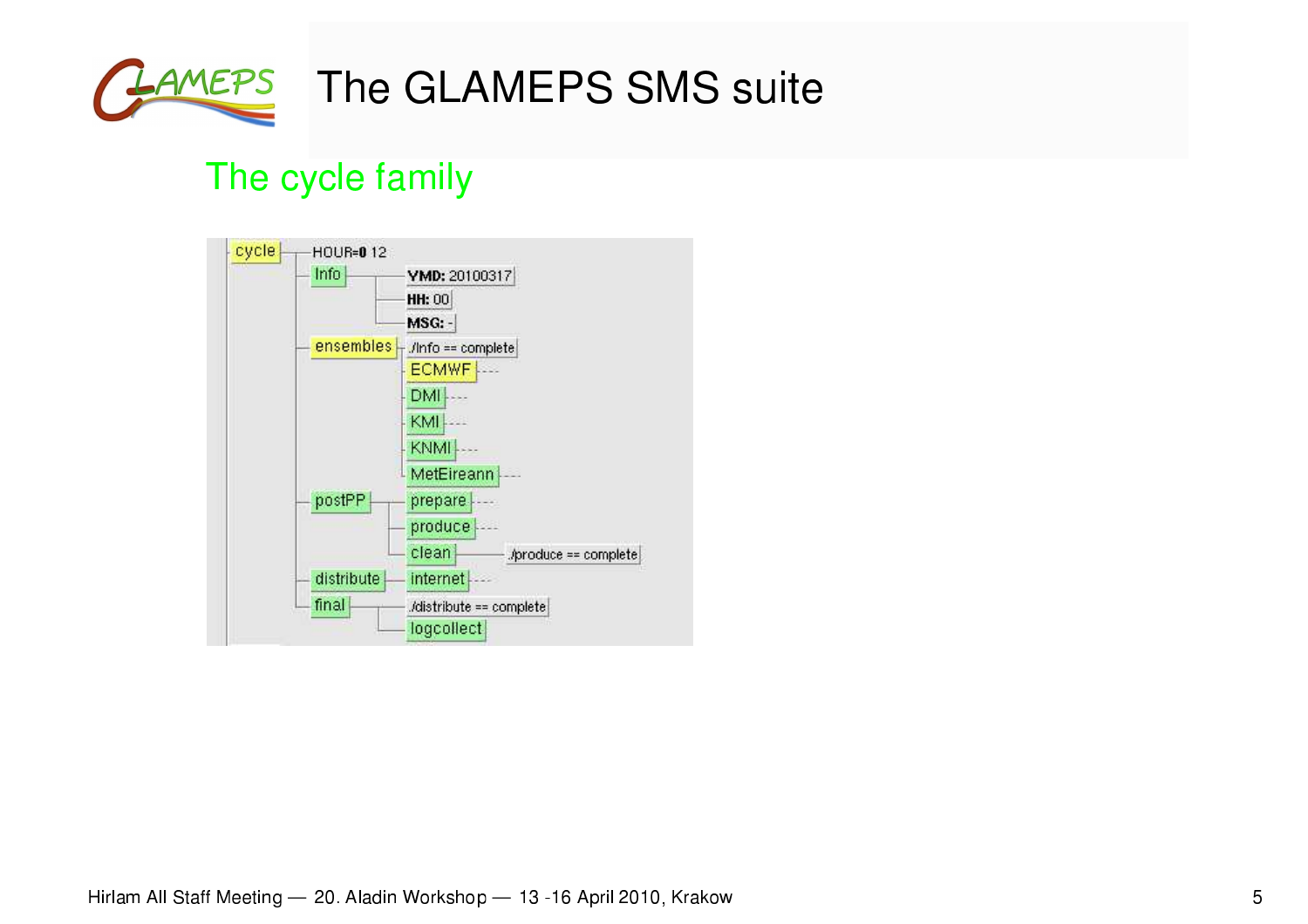

## LAMEPS The GLAMEPS SMS suite

#### **EPS model families**

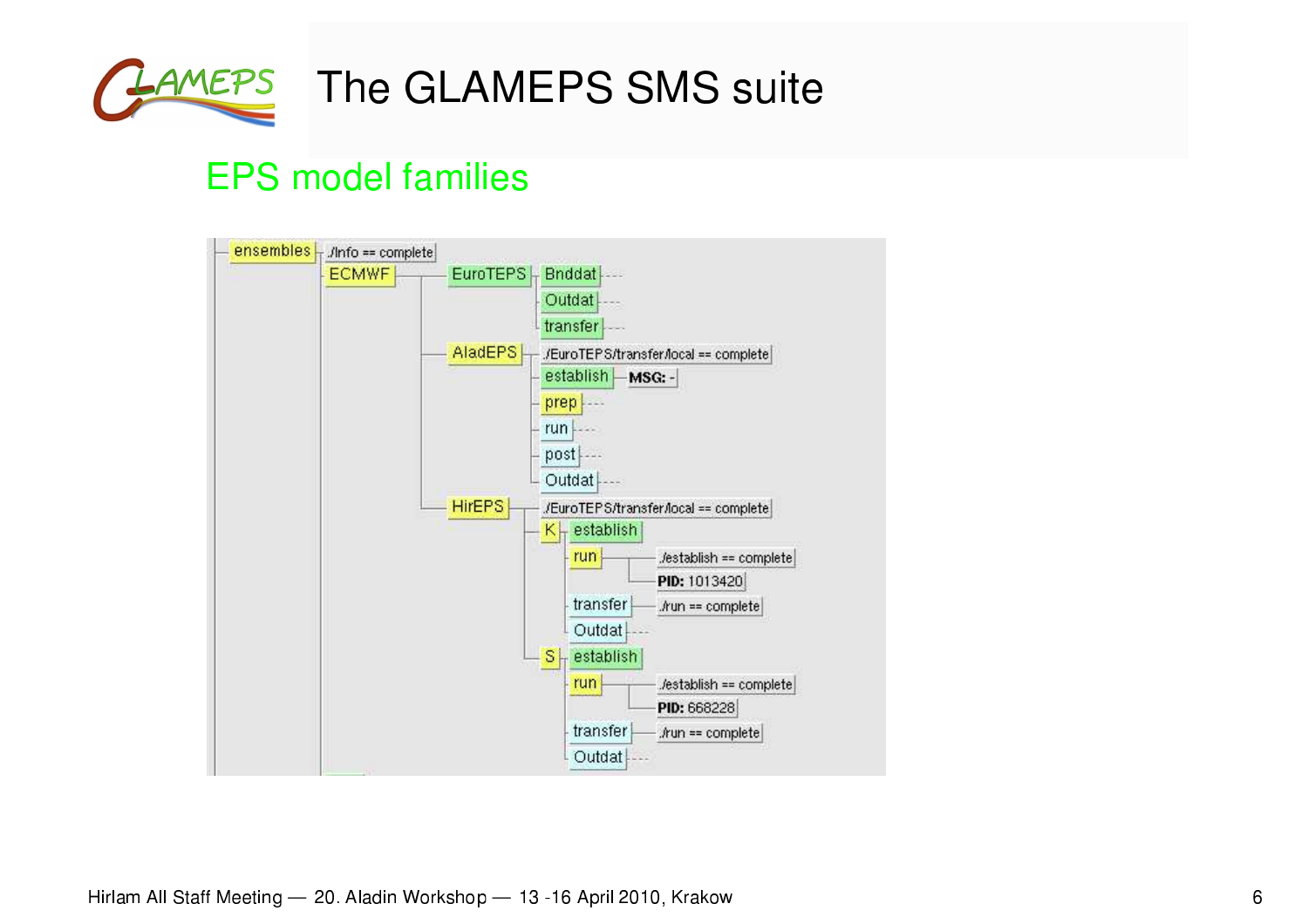

#### Remote EPS model families (draft!)

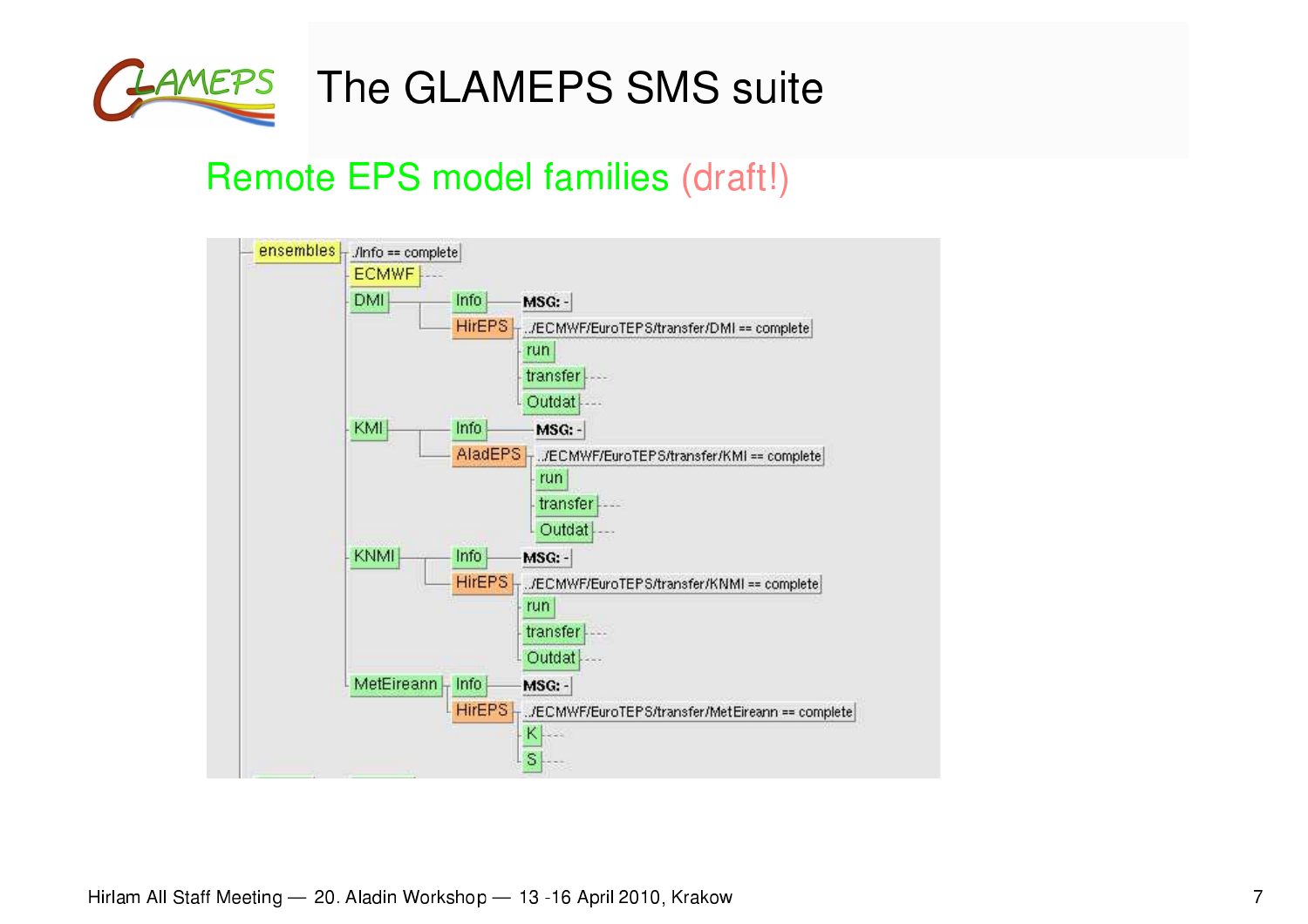

## Post processing, product generation (Hppv) and distribution



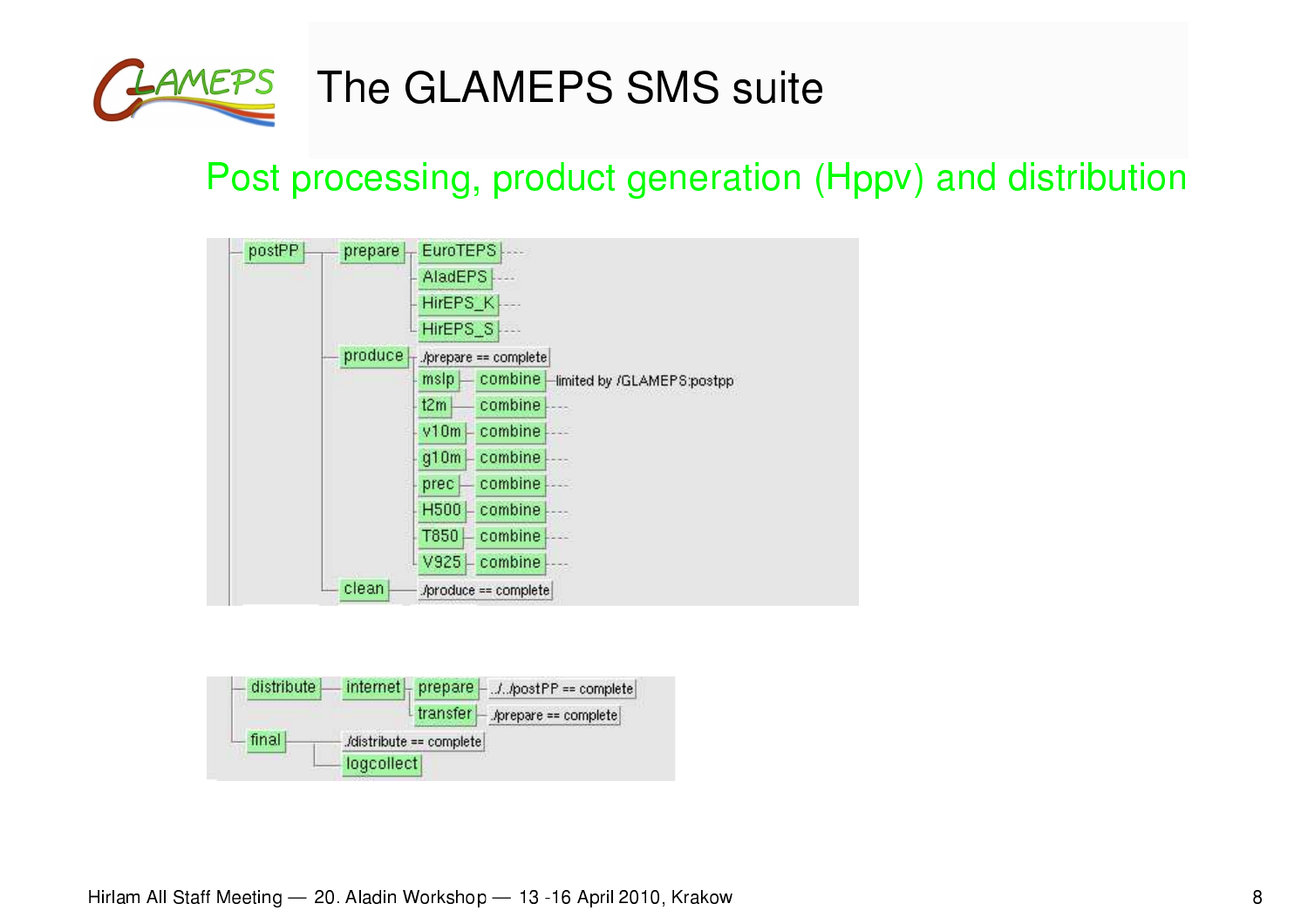

#### ongoing and future changes or extensions

- **change time cycling**  $($ from  $0/12$  to  $06/18)$
- <sup>a</sup> suite definition template for remote centre runs of EPS members
- backups (maybe within an extra suite)
	- $\rightarrow$  initial data (obs, ARPEGE)
	- $\rightarrow$  boundary data (Modlev, Surlev)
	- $\rightarrow$  output data (Outdat)

feasability?

- documentation and manual pages
- verification family
	- $\rightarrow$  Hppv (Carlos Santos)  $\rightarrow$  R-based package (Alex Deckmyn)
- ensemble calibration
	- $\rightarrow$  BMA or alternatives (John Bjørnar Bremnes)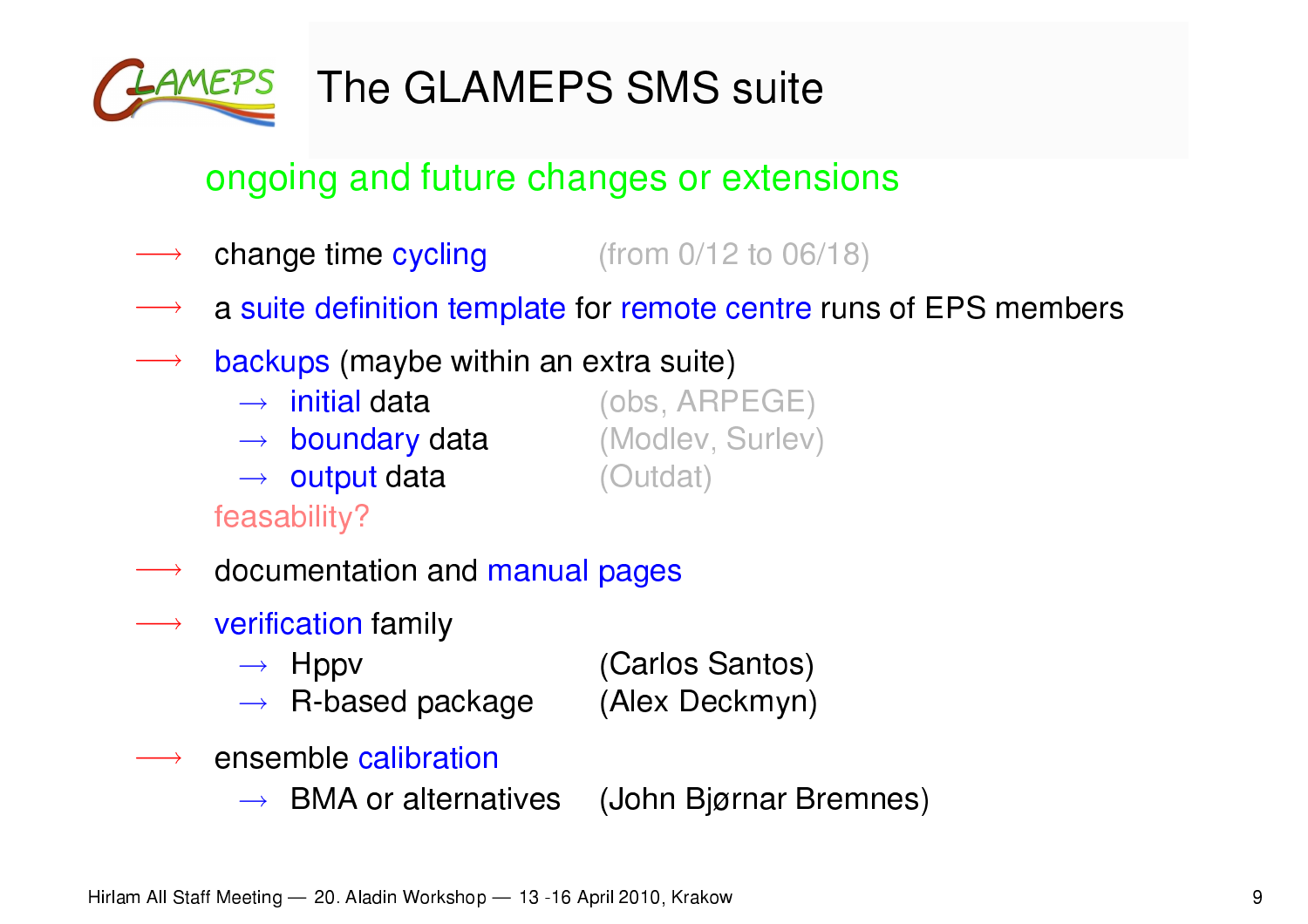

# GLAMEPS SMS daily test production

#### setup

- currently ECMWF-EPS is boundary model (EuroTEPS not yet available)
- uses time-critical signals from ECMWF-EPS to launch <sup>a</sup> cycle
- first daily tests launched at 2010-02-11
- running in real-time from 2010-03-01 on
- products on Hirlam web page https://hirlam.org/portal/GLAMEPS/Products/Gl.PROD.m52/index.html
- several major problems since 2010-03-05
	- $\rightarrow$  Hppv failure due to METVIEW
	- $\rightarrow$  AladEPS fails in case of missing ARPEGE analysis data

daily test runs got stuck after only 5 days!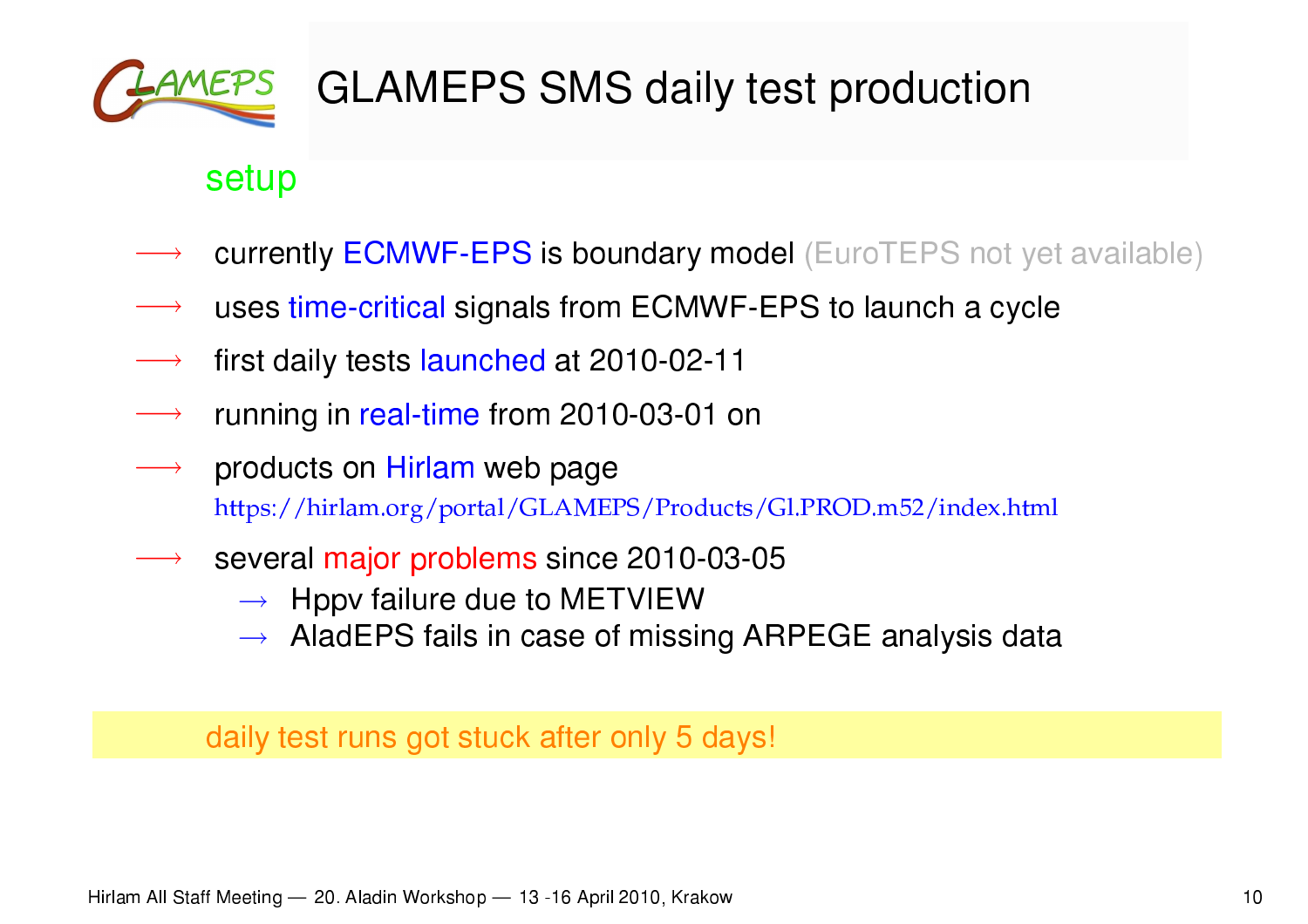

#### Timings of current daily test cycle



Hirlam All Staff Meeting — 20. Aladin Workshop — 13 -16 April 2010, Krakow New York States and the states of the states of the states of the states of the states of the states of the states of the states of the states of t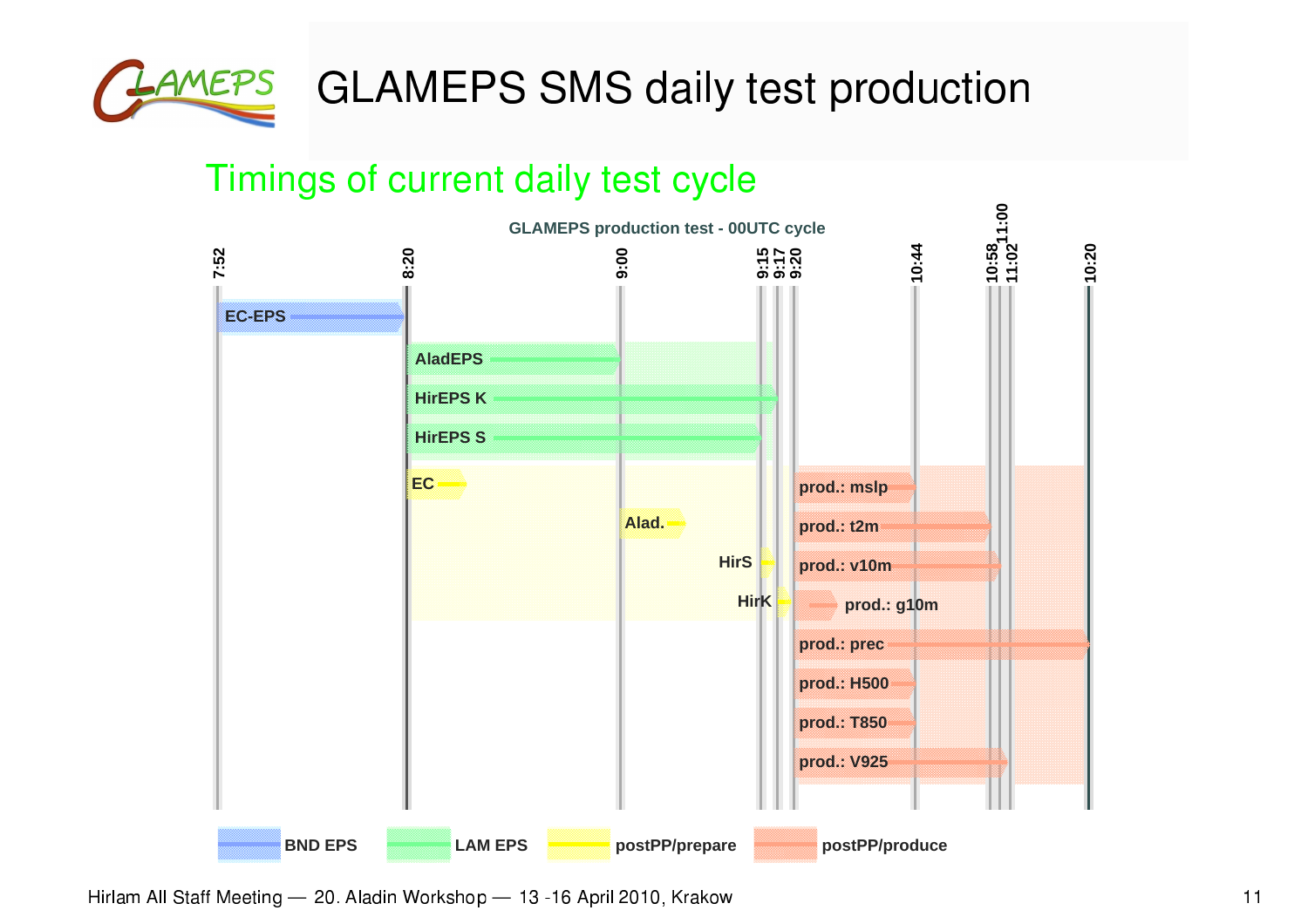

**LAMEPS** GLAMEPS SMS daily test production

#### Products on the internet